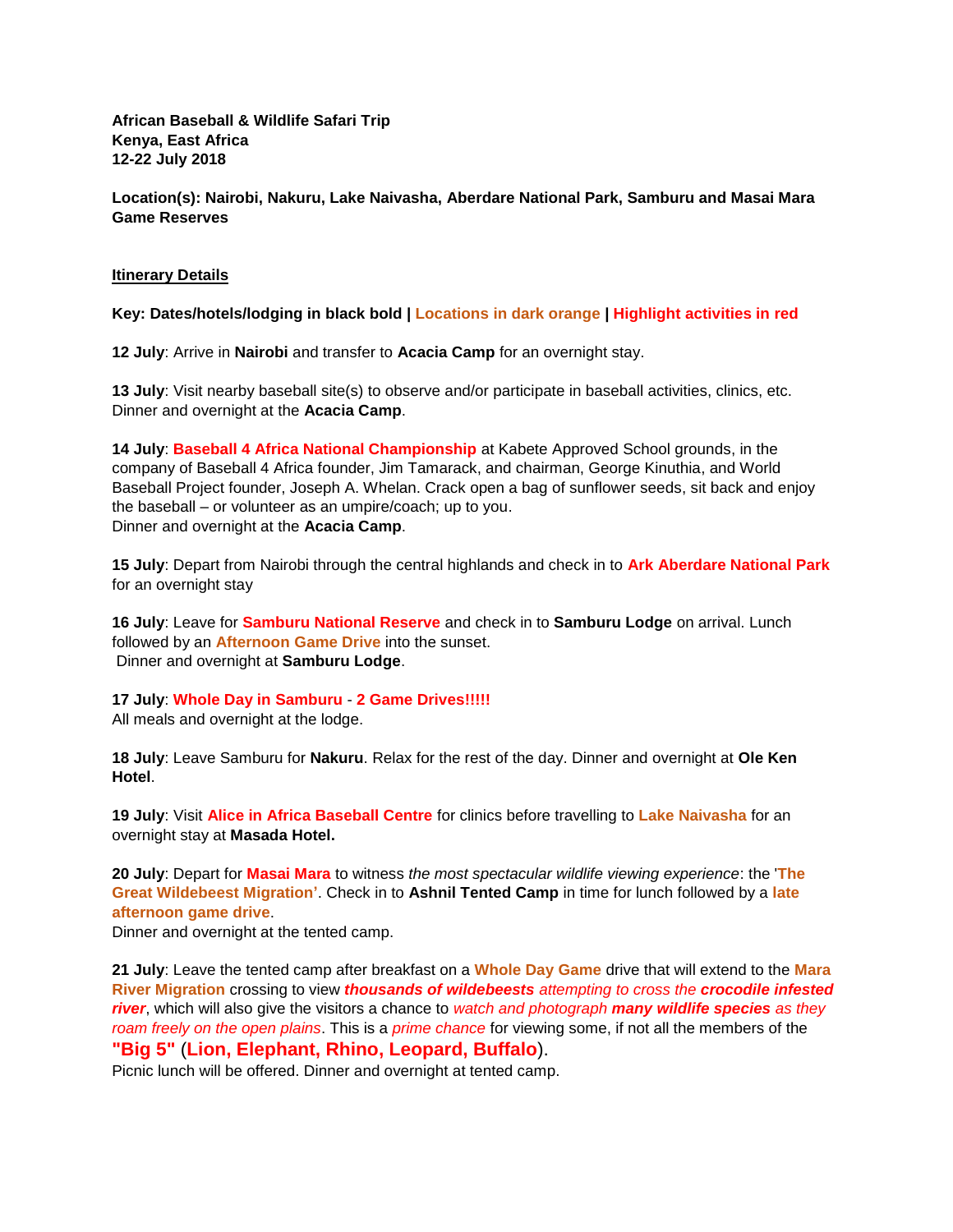**22 July**: Depart for **Nairobi** after breakfast and an **early morning game drive**. Arrive in Nairobi in the afternoon and transfer to the airport after dinner at the **Africa's premier restaurant "The Carnivore".**

# **Price**

USD 3000\* per person\*\*, for double-occupancy\*\*\*.

# **Inclusions**

- Full board accommodation at premier lodges and hotels
- Airport transfers
- Trip briefing, upon arrival at Acacia Camp
- Transportation in a Safari Vehicle
- Experienced English-speaking driver / guide
- Park entry fees
- Wildlife Safari activities as indicated as per the itinerary
- Advice on packing, arrival, visas, and other trip-preparation needs

### **Not Included**

- Flights
- Visa
- Travel Insurance (available upon request, at an additional supplement; personal plans are recommended)
- Alcoholic beverages
- Tips
- Souvenirs
- Other items of personal need

# **Terms & Conditions**

- Prices may change without prior notice, up until payment has been finalized.
- A 50% deposit is required to secure the booking. Deposit is non-refundable unless minimum quota for trip is not fulfilled.
- Payment-in-full is due by 30 May 2018. After 30 May 2018, payment-in-full is due upon booking, until maximum capacity for the trip is reached.
- Deposit and payment-in-full will be accepted by credit card or bank transfer, via PayPal. Other payment arrangements may be made if PayPal is not an option for you. Cash may be accepted for guests who can deliver payment to a member of our team directly.

**\*PLEASE NOTE: This is** *NOT* **a "Volunteer Vacation." It is primarily a premier Wildlife Safari trip with a side of baseball, which has been present in Kenya for more than 15 years. We are simply trying to share with you our shared passion for baseball and our love for the natural wonders of Kenya and the creatures that roam there.**